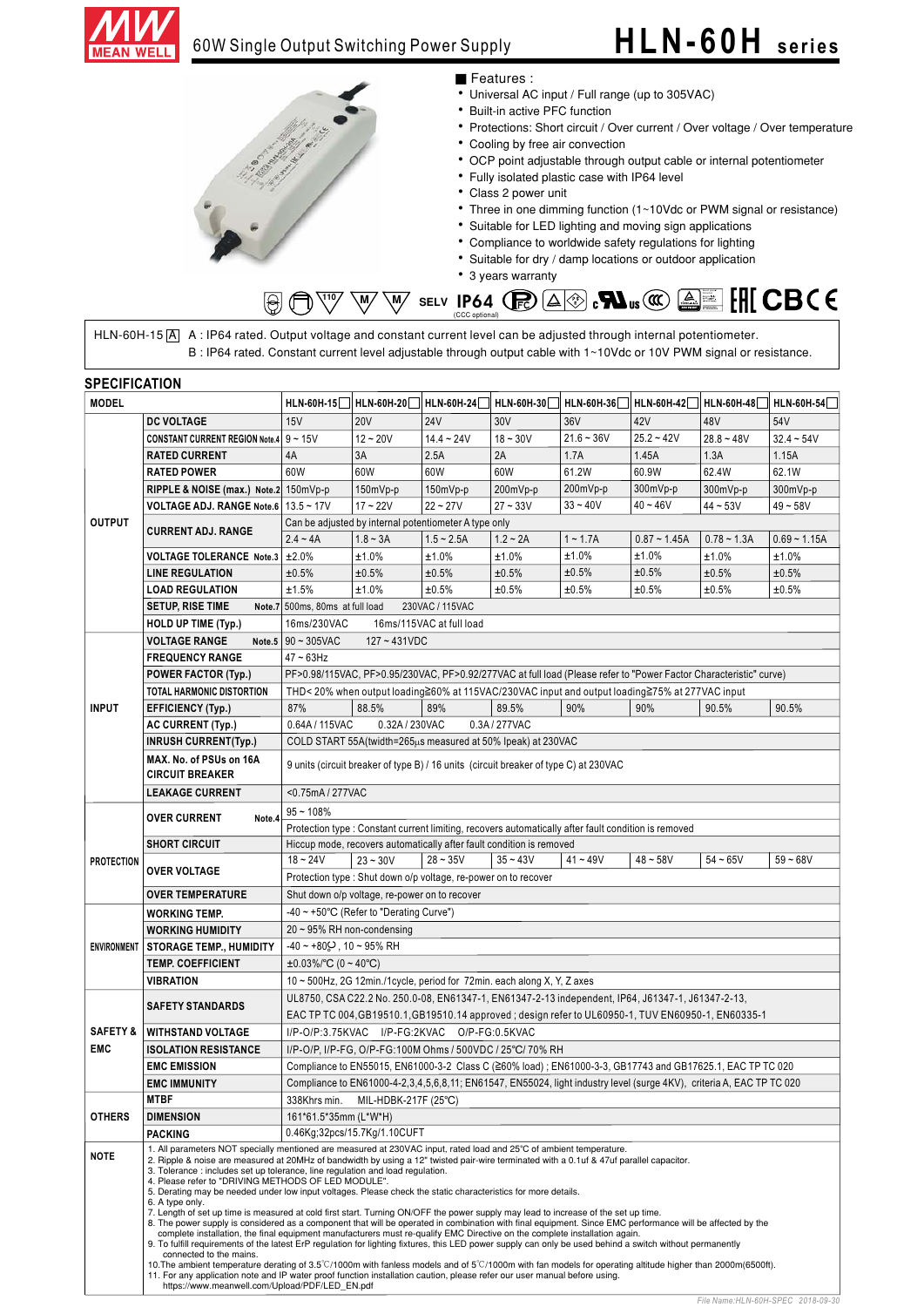

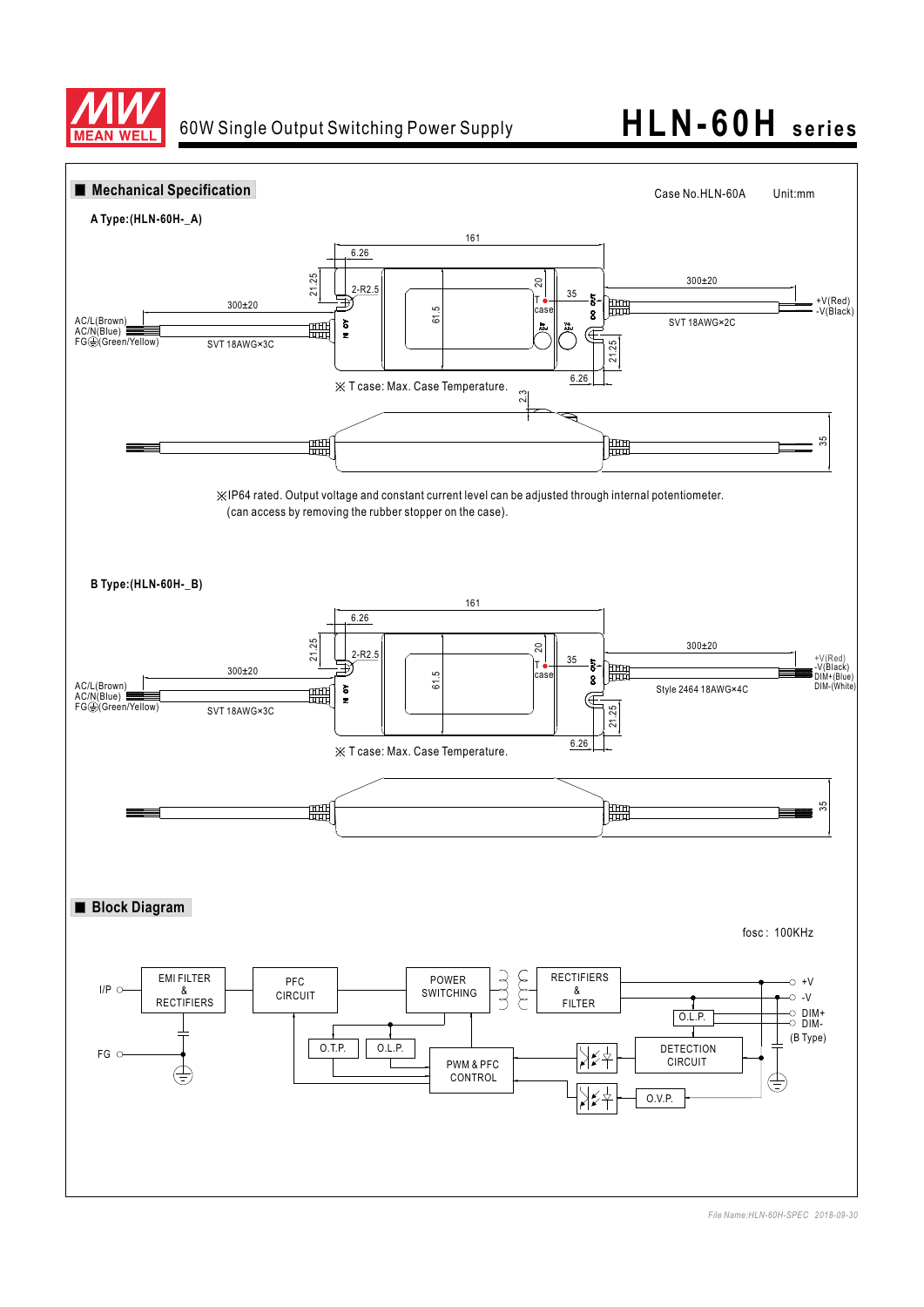

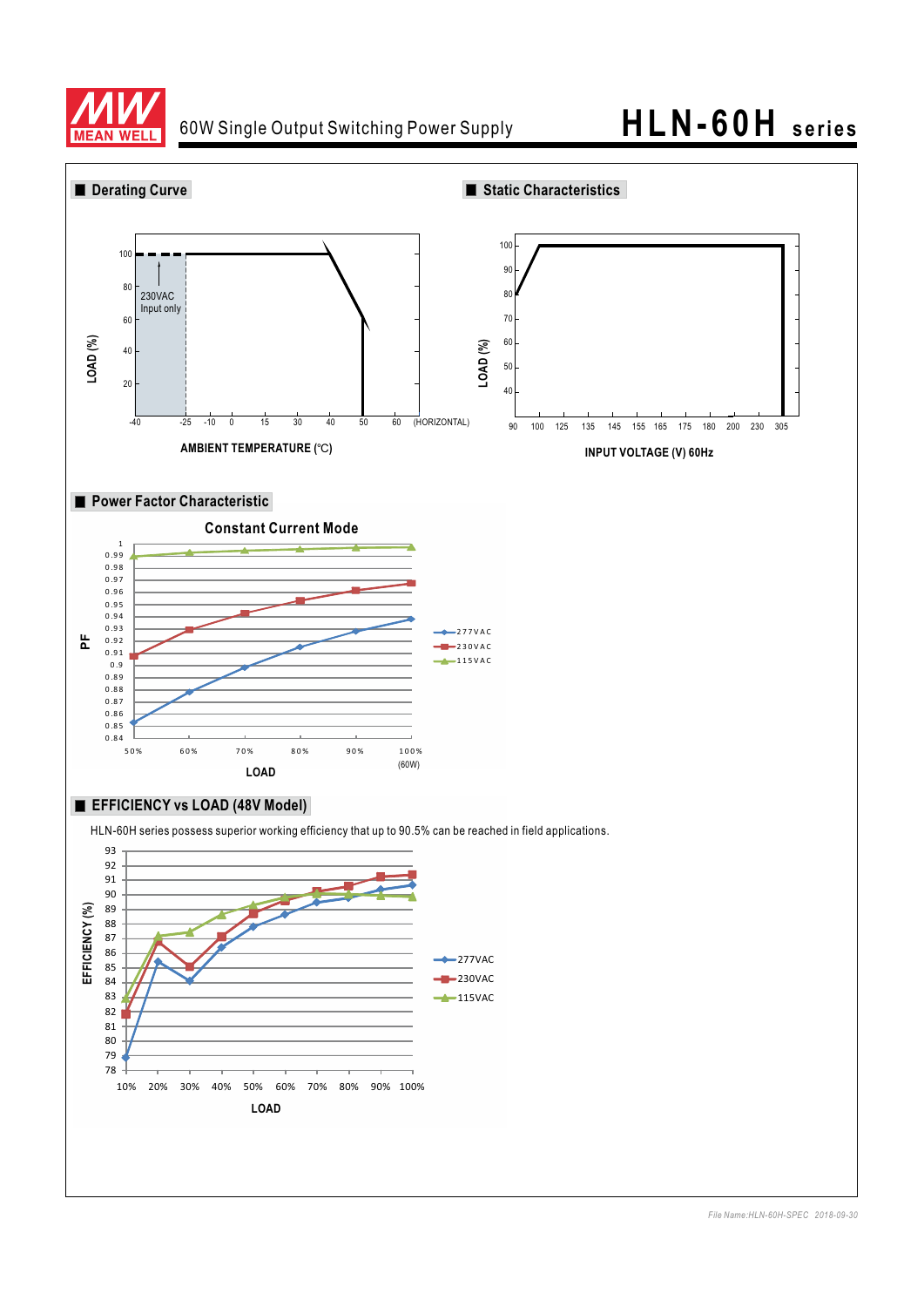

In the constant current region, the highest voltage at the output of the driver

Should there be any compatibility issues, please contact MEAN WELL.

depends on the configuration of the end systems.

#### **DRIVING METHODS OF LED MODULE**

There are two major kinds of LED drive method "direct drive" and "with LED driver".

A typical LED power supply may either work in "constant voltage mode (CV) or constant current mode (CC)" to drive the LEDs.

Mean Well's LED power supply with CV+ CC characteristic can be operated at both CV mode (with LED driver, at area (A) and CC mode (direct drive, at area (B).



Typical LED power supply I-V curve

#### **DIMMING OPERATION(for B-type only)**



※ Built-in 3 in 1 dimming function, IP64 rated. Output constant current level can be adjusted through output cable by connecting a resistance or 1 ~ 10Vdc or 10V PWM signal between DIM+ and DIM-.

※ Please DO NOT connect "DIM-" to "-V".

※ Reference resistance value for output current adjustment (Typical)

| Resistance<br>value         | Single driver                                                                                     | 10 $K\Omega$ | $20K\Omega$ | $30K\Omega$ | $40K\Omega$ | $50K\Omega$ | $60K\Omega$ | $70K\Omega$ | $80K\Omega$ | $90K\Omega$ | $100K\Omega$                                                    | OPEN     |
|-----------------------------|---------------------------------------------------------------------------------------------------|--------------|-------------|-------------|-------------|-------------|-------------|-------------|-------------|-------------|-----------------------------------------------------------------|----------|
|                             | Multiple drivers<br>$\frac{1}{2}$ M=driver quantity for synchronized 10KQ/N<br>dimming operation) |              |             |             |             |             |             |             |             |             | 20KQ/N 30KQ/N 40KQ/N 50KQ/N 60KQ/N 70KQ/N 80KQ/N 90KQ/N 100KQ/N | -----    |
| Percentage of rated current |                                                                                                   | 10%          | 20%         | 30%         | 40%         | 50%         | 60%         | 70%         | 80%         | 90%         | 100%                                                            | 95%~108% |

※ 1 ~ 10V dimming function for output current adjustment (Typical)

| Dimming value               | 41  | 2V<br>. . | 3V  | 4V  | 5V  | 6V  | 71/ | 8 V | 9٧  | 10V  | OPEN     |
|-----------------------------|-----|-----------|-----|-----|-----|-----|-----|-----|-----|------|----------|
| Percentage of rated current | 10% | 20%       | 30% | 40% | 50% | 60% | 70% | 80% | 90% | 100% | 95%~108% |
|                             |     |           |     |     |     |     |     |     |     |      |          |

※ 10V PWM signal for output current adjustment (Typical): Frequency range:100Hz ~ 3KHz

| Duty value                  | 10% | 20% | 30% | 40% | 50% | 60% | 70% | 80% | 90% | 100% | <b>OPEN</b> |
|-----------------------------|-----|-----|-----|-----|-----|-----|-----|-----|-----|------|-------------|
| Percentage of rated current | 10% | 20% | 30% | 40% | 50% | 60% | 70% | 80% | 90% | 100% | 95%~108%    |